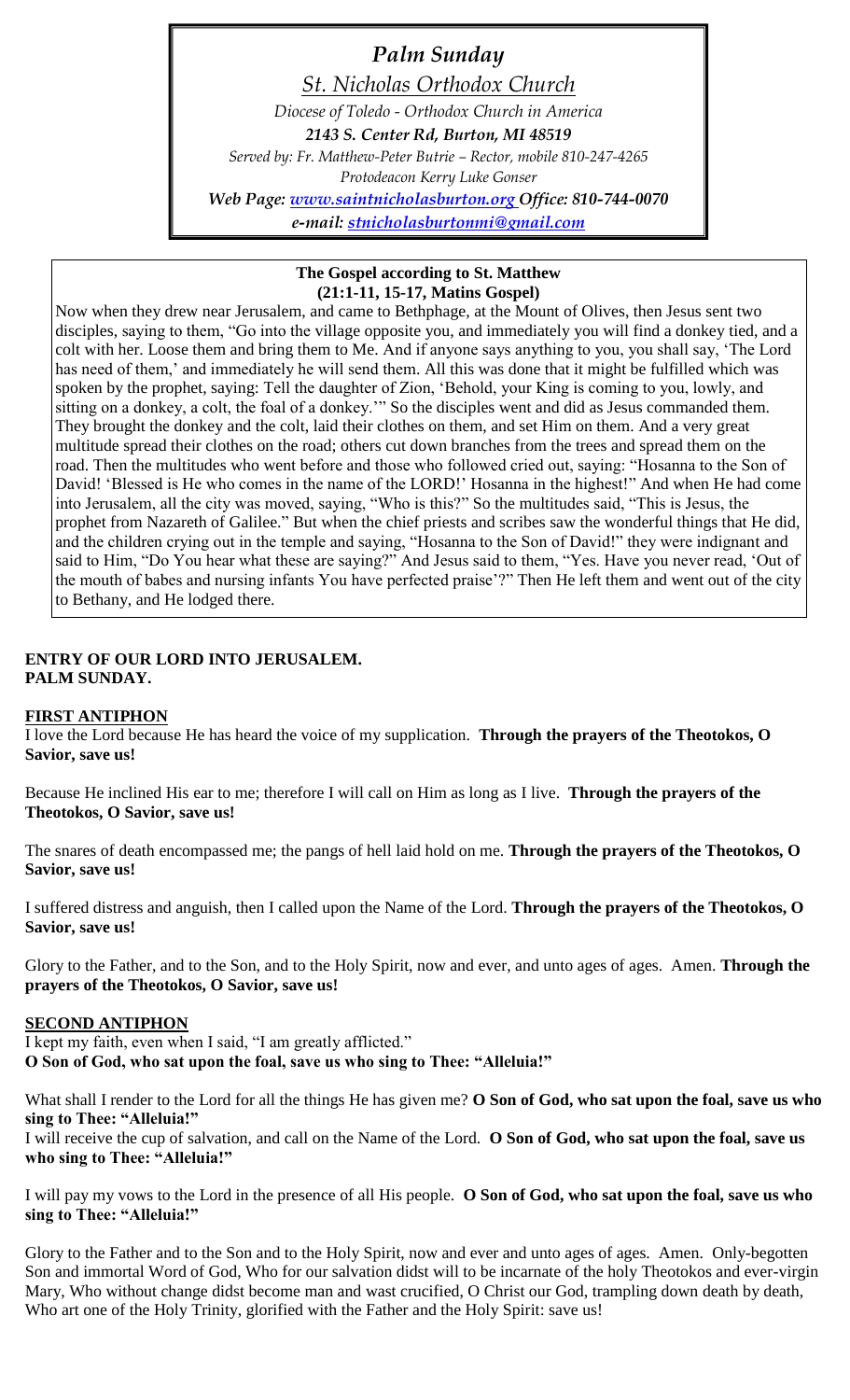# **THIRD ANTIPHON**

**O give thanks to the Lord, for He is good; for His mercy endures forever! (Tone 1)** By raising Lazarus from the dead before Thy Passion, / Thou didst confirm the universal resurrection, O Christ God./Like the children with the palms of victory, / we cry out to Thee, O Vanquisher of Death:/ "Hosanna in the highest! // Blessed is He that comes in the Name of the Lord!"

**Let the house of Israel say: for He is good, for His mercy endures forever! (Tone 1)** By raising Lazarus from the dead before Thy Passion, / Thou didst confirm the universal resurrection, O Christ God./Like the children with the palms of victory, / we cry out to Thee, O Vanquisher of Death:/ "Hosanna in the highest! // Blessed is He that comes in the Name of the Lord!"

Let the house of Aaron say: for He is good, for His mercy endures forever! (Tone 1) By raising Lazarus from the dead before Thy Passion, / Thou didst confirm the universal resurrection, O Christ God./Like the children with the palms of victory, / we cry out to Thee, O Vanquisher of Death:/ "Hosanna in the highest! // Blessed is He that comes in the Name of the Lord!"

Let all those who fear the Lord say: for He is good, for His mercy endures forever! (Tone 1) By raising Lazarus from the dead before Thy Passion, / Thou didst confirm the universal resurrection, O Christ God./Like the children with the palms of victory, / we cry out to Thee, O Vanquisher of Death:/ "Hosanna in the highest! // Blessed is He that comes in the Name of the Lord!"

### *Deacon:* Wisdom! Let us attend!

*Priest:* Blessed is He that comes in the name of "Lord"! We bless you from the house of the Lord! God is the Lord and has revealed Himself to us! O Son of God, Who sat upon the foal, save us who sing to You: Alleluia!

## **TROPARIA**

**(Tone 1)** By raising Lazarus from the dead before Thy Passion, / Thou didst confirm the universal resurrection, O Christ God. / Like the children with the palms of victory, / we cry out to Thee, O Vanquisher of Death: / "Hosanna in the highest! // Blessed is He that comes in the Name of the Lord!"

**(Tone 4)** When we were buried with Thee in baptism, O Christ God, / we were made worthy of eternal life by Thy Resurrection. / Now we praise Thee and sing: / "Hosanna in the highest! // Blessed is He that comes in the Name of the Lord!"

#### **Glory to the Father and to the Son and to the Holy Spirit, now and ever and unto ages of ages. Amen. KONTAKION**

(**Tone 6)** Sitting on Thy throne in Heaven, / carried on a foal on earth, O Christ God, / accept the praise of angels and the songs of children, who sing:// "Blessed is He Who comes to recall Adam!"

## *The Prokeimenon in the Fourth Tone:* **Blessed is He that comes in the name of the Lord! / God is the Lord and has revealed Himself to us!**

## *v:* **O give thanks to the Lord, for He is good; for His mercy endures forever!**

**THE EPISTLE OF PAUL TO THE PHILIPPIANS (4:4-9)** Brethren: Rejoice in the Lord always; again I will say, Rejoice. Let all men know your forbearance. The Lord is at hand. Have no anxiety about anything, but in everything by prayer and supplication with thanksgiving let your requests be made known to God. And the peace of God, which passes all understanding, will keep your hearts and your minds in Christ Jesus. Finally, brethren, whatever is true, whatever is honorable, whatever is just, whatever is pure, whatever is lovely, whatever is gracious, if there is any excellence, if there is anything worthy of praise, think about these things. What you have learned and received and heard and seen in me, do; and the God of peace will be with you.

### *Alleluia, Tone 1*

## *v:* **O sing to the Lord a new song, for He has done marvelous things!**

*v:* **All the ends of the earth have seen the salvation of our God.**

**THE HOLY GOSPEL ACCORDING TO JOHN (12:1-18)** Six days before the Passover, Jesus came to Bethany, where Lazarus was, whom Jesus had raised from the dead. There they made him a supper; Martha served, and Lazarus was one of those at table with him. Mary took a pound of costly ointment of pure nard and anointed the feet of Jesus and wiped his feet with her hair; and the house was filled with the fragrance of the ointment. But Judas Iscariot, one of his disciples (he who was to betray him), said, "Why was this ointment not sold for three hundred denarii and given to the poor?" This he said, not that he cared for the poor but because he was a thief, and as he had the money box he used to take what was put into it. Jesus said, "Let her alone, let her keep it for the day of my burial. The poor you always have with you, but you do not always have me." When the great crowd of the Jews learned that he was there, they came, not only on account of Jesus but also to see Lazarus, whom he had raised from the dead. So the chief priests planned to put Lazarus also to death, because on account of him many of the Jews were going away and believing in Jesus. The next day a great crowd who had come to the feast heard that Jesus was coming to Jerusalem. So they took branches of palm trees and went out to meet him, crying, "Hosanna! Blessed is he who comes in the name of the Lord, even the King of Israel!" And Jesus found a young ass and sat upon it; as it is written, "Fear not, daughter of Zion; behold, your king is coming, sitting on an ass's colt!" His disciples did not understand this at first; but when Jesus was glorified, then they remembered that this had been written of him and had been done to him. The crowd that had been with him when he called Lazarus out of the tomb and raised him from the dead bore witness. The reason why the crowd went to meet him was that they heard he had done this sign.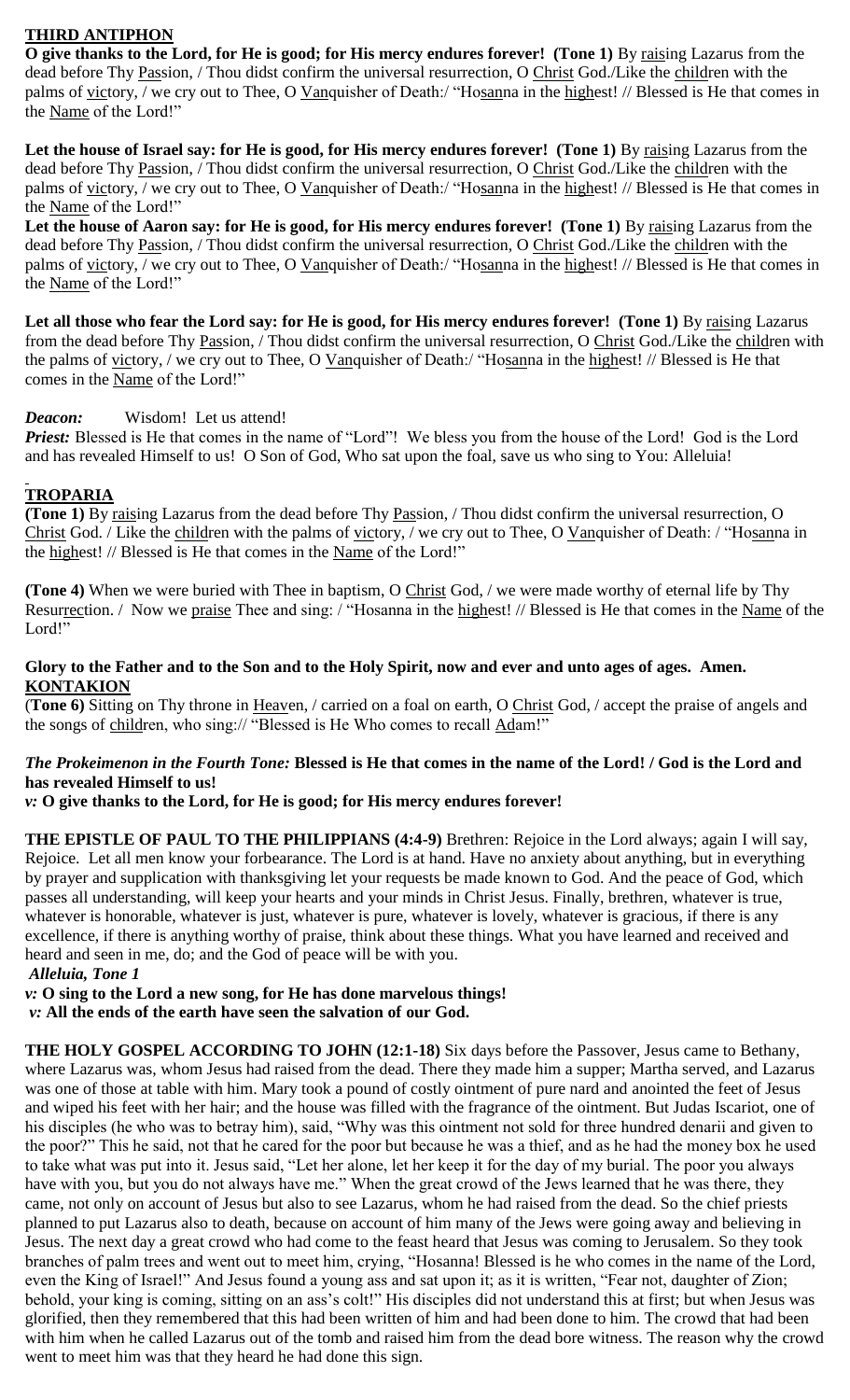*Instead of "It is truly meet ...," we sing:* God is the Lord and has revealed Himself to us! / Celebrate the feast and come with gladness! / Let us magnify Christ with palms and branches, / singing: "Blessed is He that comes in the Name of the Lord!"

#### **COMMUNION HYMN**

Blessed is He that comes in the Name of the Lord! God is the Lord and has revealed Himself to us! Alleluia, Alleluia, Alleluia!

### *Instead of "We have seen the True Light…" we sing:*

**(Tone 1)** By raising Lazarus from the dead before Thy Passion, / Thou didst confirm the universal resurrection, O Christ God./Like the children with the palms of victory, / we cry out to Thee, O Vanquisher of Death:/ "Hosanna in the highest! // Blessed is He that comes in the Name of the Lord!"

### *After "The blessing of the Lord be upon you…" we will have a procession outdoors (weather permitting) with our palms and pussywillows.*

#### **Palm Sunday**

Palm Sunday is the celebration of the triumphant entrance of Christ into the royal city of Jerusalem. He rode on a colt for which He Himself had sent, and He permitted the people to hail Him publicly as a king. A large crowd met Him in a manner befitting royalty, waving palm branches and placing their garments in His path. They greeted Him with these words: "Hosanna! Blessed is he who comes in the name of the Lord, even the King of Israel! (John 12:13).

This day together with the raising of Lazarus are signs pointing beyond themselves to the mighty deeds and events which consummate Christ's earthly ministry. The time of fulfillment was at hand. Christ's raising of Lazarus points to the destruction of death and the joy of resurrection which will be accessible to all through His own death and resurrection. His entrance into Jerusalem is a fulfillment of the messianic prophecies about the king who will enter his holy city to establish a final kingdom. "Behold, your king is coming to you, humble, and mounted on an ass, and on a colt, the foal of an ass" (Zech 9:9).

Finally, the events of these triumphant two days are but the passage to Holy Week: the "hour" of suffering and death for which Christ came. Thus the triumph in a earthly sense is extremely short-lived. Jesus enters openly into the midst of His enemies, publicly saying and doing those things which mostly enrage them. The people themselves will soon reject Him. They misread His brief earthly triumph as a sign of something else: His emergence as a political messiah who will lead them to the glories of an earthly kingdom.

#### **Our Pledge**

The liturgy of the Church is more than meditation or praise concerning past events. It communicates to us the eternal presence and power of the events being celebrated and makes us participants in those events. Thus the services of Lazarus Saturday and Palm Sunday bring us to our own moment of life and death and entrance into the Kingdom of God: a Kingdom not of this world, a Kingdom accessible in the Church through repentance and baptism.

On Palm Sunday palm and willow branches are blessed in the Church. We take them in order to raise them up and greet the King and Ruler of our life: Jesus Christ. We take them in order to reaffirm our baptismal pledges. As the One who raised Lazarus and entered Jerusalem to go to His voluntary Passion stands in our midst, we are faced with the same question addressed to us at baptism: "Do you accept Christ?" We give our answer by daring to take the branch and raise it up: "I accept Him as King and God!"

Thus, on the eve of Christ's Passion, in the celebration of the joyful cycle of the triumphant days of Lazarus Saturday and Palm Sunday, we reunite ourselves to Christ, affirm His Lordship over the totality of our life, and express our readiness to follow Him to His Kingdom:

... that I may know him and the power of his resurrection, and may share his sufferings, becoming like him in his death, that if possible I may attain the resurrection from the dead (Philippians 3:10-11).

Very Rev. Paul Lazor

April 21, 2019



### **CANDLE INTENTIONS FOR THE HEALTH AND BLESSINGS OF**

Fr. Tom, Fr. Roman, Fr. Dimitrie, Fr. Anthony, Matushka Rose Marie, Angelo, Christine, Aaron, Reggie, John, Alex, Irene, Rimi, Allen, Deborah, JoAnn, Susan, Luba, David, Anna, Walt, Calvin, Vladimir, Dorothy, John, Rose, Allison, Stojan, Mira, Bosa, Jeanette, Ted, Marlene, Joseph, Nicholas, Margaret, Gladys, my family and friends Joe Tome Special Intention Joe Tome

#### **CANDLE INTENTIONS FOR BLESSED REPOSE**

Anthony Dorohov (9 yrs. on the  $25^{th}$ ) Lydia & Victor Dorohov

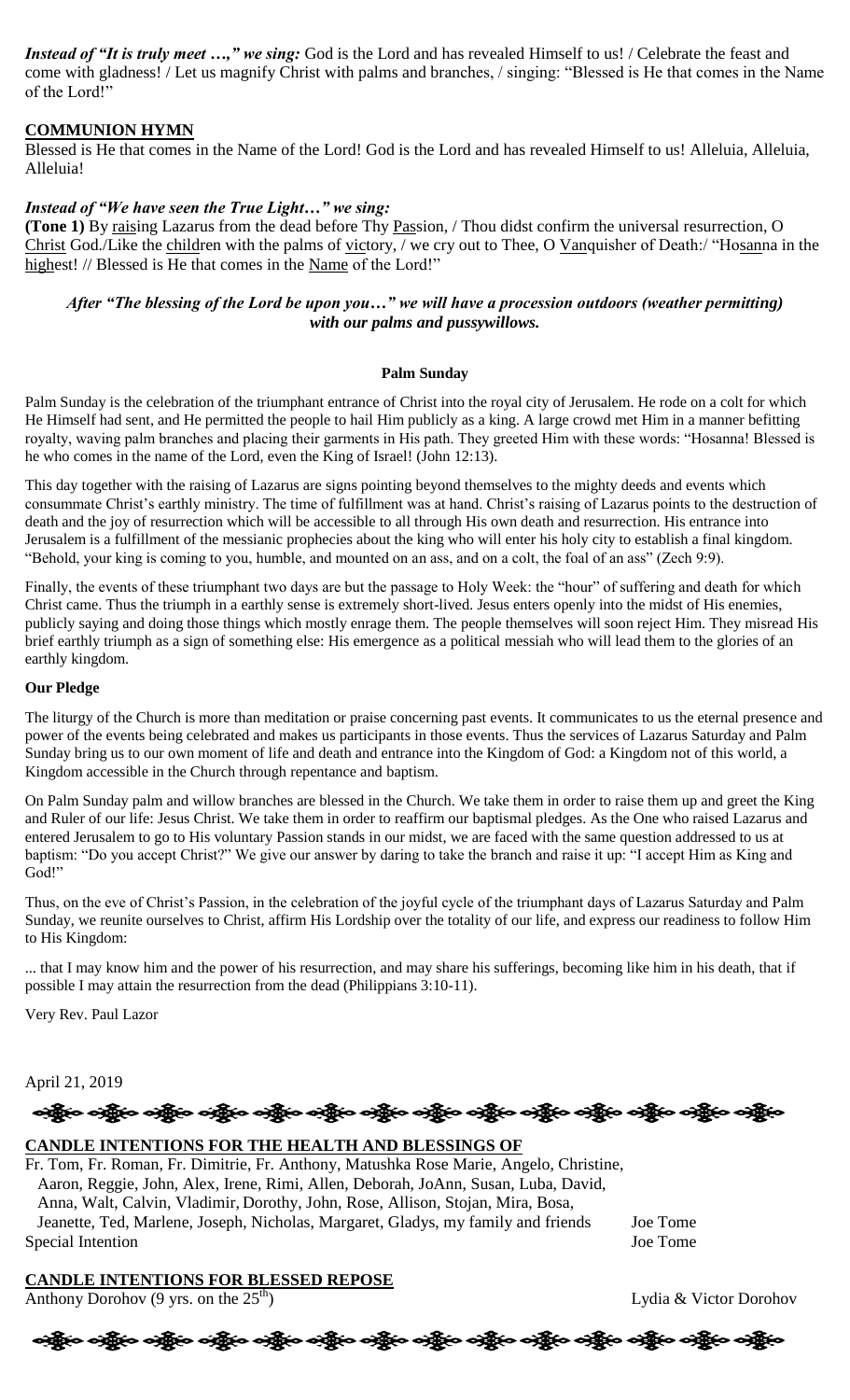**WELCOME** to all our friends and visitors.



**COFFEE & BAGELS** are served in the parish hall after Liturgy. Everyone is welcome to join us for a time of fellowship. If you would like to volunteer to help serve or sponsor the coffee & bagels there is a signup sheet next to the kitchen window. Help is always appreciated!

ALL PARISHIONERS Your help will be needed as we get closer to Pascha. Your help will also be needed twice on Great and Holy Friday. First, after the morning Royal Hours your help will be needed to set up and decorate the Tomb of our Lord for Vespers. Second, after the Lamentations that evening your help will be needed to change over all the candles from purple to white. The red eggs for Pascha will also be prepared this day. Please stay and lend a hand!

**GOOD FRIDAY** We look to the children and young adults to assist Father during the Vespers Service (3 pm) and at the Lamentations Service (6:30 pm). As Father removes the image of the body of Christ from the Crucifix at Vespers, they help by holding the winding sheet and covering the icon for Father. And, at the evening service, the young ladies of the parish (as well as family and friends), are invited to join in by sprinkling the Tomb with Rose water during the Lamentations. After, the girls help lead the Procession by scattering flower petals before the Tomb and our other young people are invited to join in by bearing various instruments of the Passion.

**PASCHAL VESPERS** It is customary at this service to read the Gospel in various languages. If anyone would like to read the Gospel in a language other than English at this service, please contact the office as soon as possible.

**VIGIL AT THE TOMB** It is traditional to keep a vigil at the Tomb of our Lord from Great Friday evening until the Great Saturday's Liturgy and then until the midnight service. The Vigil is from Friday, April 26 at 9 pm until Saturday, April 27 at 10 am and then from 1 pm until 10:30 pm. If you are interested, please email stnicholasburtonmi@gmail.com, call the office at 744-0070 or sign your name to the sign-up sheet in the hall.

ANNUAL EGG HUNT is scheduled for Thomas Sunday, May 5<sup>th</sup>. We are in need of someone to coordinate the event, as well as monetary donations for items. Please call the office by April  $15<sup>th</sup>$  if you are willing to help.

**COIN BOXES** have been placed on the tables in the church hall to help support the Orthodox Christian Mission Center (OCMC) supporting missions around the world. Please be generous.

**QUARTERLY STATEMENTS** are available in the parish hall for you to pick up.



**PRAY FOR YOUR PRAYER PARTNER** throughout Lent especially. At Pascha you may want to let them know you were praying for them with a card or note. If you need your partner's address call the church office.

**HOPE IN A BOX** is collecting **deodorant** for the month of April. Place the items in the blue box in the Parish Hall. Catholic Charities Community Closet will distribute the items.

**FOOD DRIVE** Place non-perishable food items in the other blue box in the hall.



- St. Nicholas will be holding a rummage sale in August. You can leave items in foyer at the parish hall door. Please make sure everything is clean & in good working order.
- Spring is here and that can only mean one thing, the Macedonian Open is right around the corner. There are a number of ways to get involved. If you can sponsor a sign it is highly encouraged. Donating a gift card or cash is also helpful to our committee. This year's outing will be held on Monday, June 17th at the Flint Elks Golf Club. As has been our tradition, that is the Monday after Father's Day. We encourage everyone to participate in some way. Please contact one our committee members if you have any questions. Angelo Panoff, Christine Panoff, Linda Branoff, George

Branoff or Chris Nedanis.